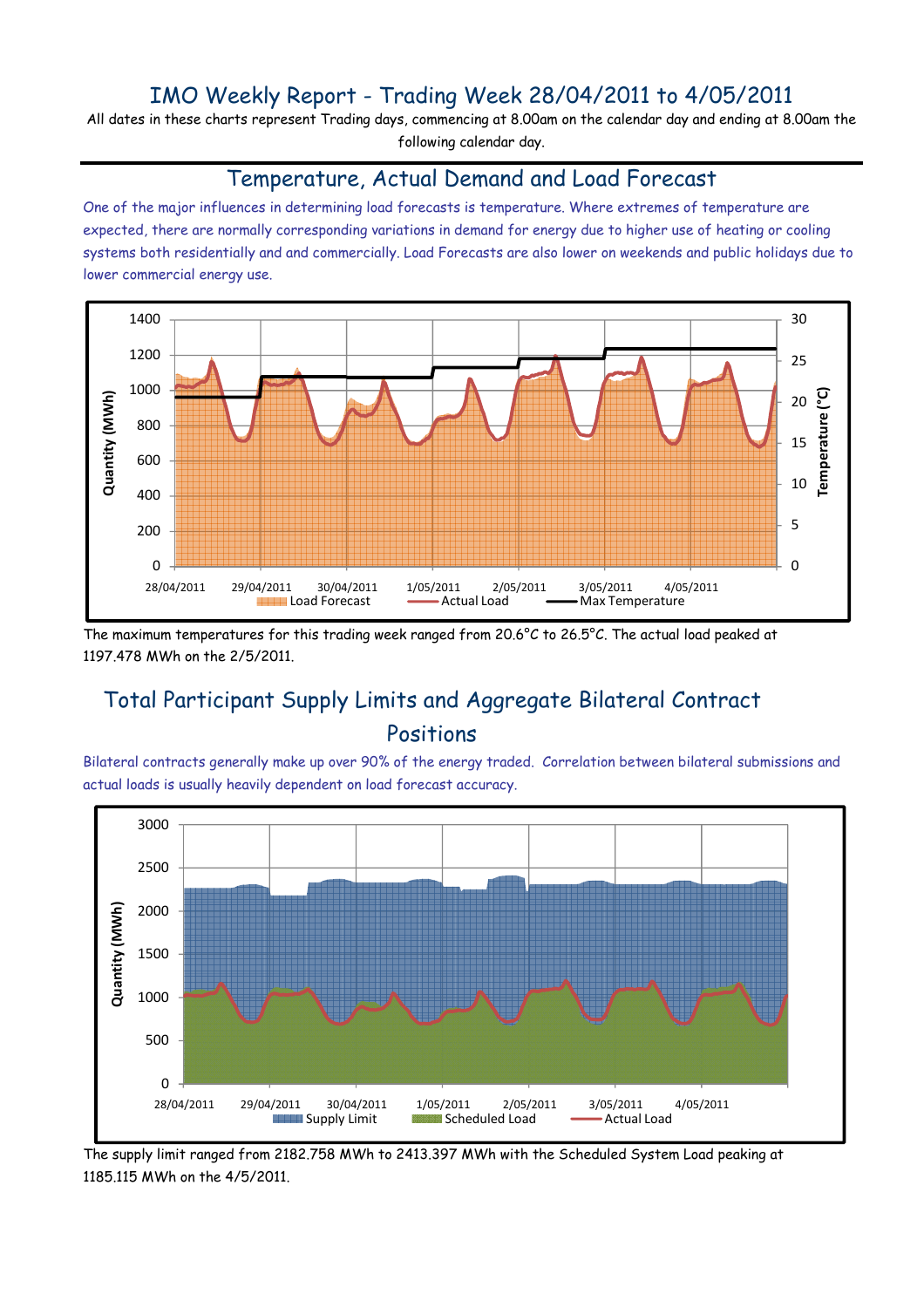### Net Balancing Market Trades

Bilateral contracts and STEM trading are generally based on the forecast energy requirements of Participants. When the forecast requirements are higher or lower than the actual requirements for a day, this Market energy must be bought and sold in the balancing mechanism. This graph shows the estimated net balancing trades.



The majority of the balancing activity this week occurred within Balancing Supply. The maximum balancing demand for the week reached 129.848 MWh on the 2/5/2011. The maximum balancing supply for the week reached -129.939 MWh on the 4/5/2011.

# Total Traded Energy

This chart represents a comparison between the total net energy that is traded in Bilateral Contracts, the STEM and the balancing mechanism. Balancing Supply represents cases in which the total contract position is greater than the demand and customers must supply energy back to balancing. Balancing Demand represents cases in which the total contract position is less than the demand and customers must purchase energy from balancing.



Total balancing supply equalled -16927.01 MWh whereas total balancing demand equalled 594.23 MWh. The Total STEM Traded quantity was 14351.916 MWh, with the STEM Clearing Quantity ranging between 4.936 MWh and 95.667 MWh.